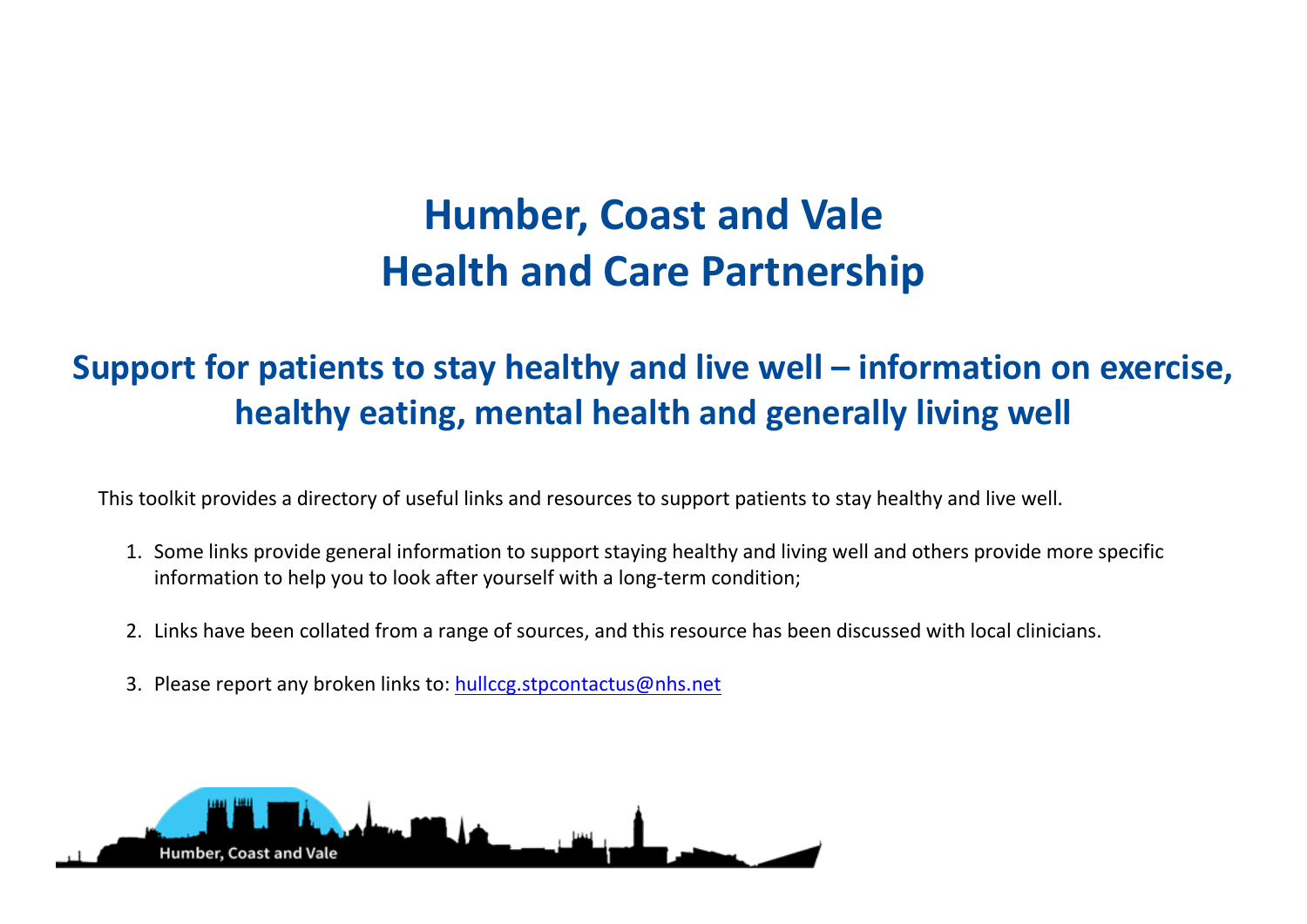| Living Well - General Section<br><b>Patient Education and Self-management resources</b> |                                                                          |                                                                                                  |  |  |
|-----------------------------------------------------------------------------------------|--------------------------------------------------------------------------|--------------------------------------------------------------------------------------------------|--|--|
| <b>Condition / Subject</b>                                                              | <b>Title (Produced by)</b>                                               | <b>Links</b>                                                                                     |  |  |
| <b>Exercise</b>                                                                         | 10 minute workouts (NHS)                                                 | https://www.nhs.uk/live-well/exercise/10-minute-workouts/                                        |  |  |
|                                                                                         | Active at home booklet (Public Health<br>England)                        | https://campaignresources.phe.gov.uk/resources/campaigns/50-resource-<br>ordering/resources/5118 |  |  |
|                                                                                         | <b>ESCAPE Pain physical activity links</b>                               | https://escape-pain.org/support-tools/useful-links-physical-activity                             |  |  |
|                                                                                         | Exercise and physical activity advice (NHS)                              | https://www.nhs.uk/live-well/exercise/                                                           |  |  |
|                                                                                         | Every minute of exercise counts - free keep<br>active for 10 minutes app | https://www.nhs.uk/oneyou/active10/home                                                          |  |  |
|                                                                                         | Fitness studio exercise videos (NHS)                                     | https://www.nhs.uk/conditions/nhs-fitness-studio/                                                |  |  |
|                                                                                         | Get fit for free exercise (NHS)                                          | https://www.nhs.uk/live-well/exercise/free-fitness-ideas/                                        |  |  |
|                                                                                         | Get running with couch to 5k (NHS)                                       | https://www.nhs.uk/live-well/exercise/get-running-with-couch-to-5k/                              |  |  |
|                                                                                         | Home workout videos (NHS)                                                | https://www.nhs.uk/oneyou/for-your-body/move-more/home-workout-videos/                           |  |  |

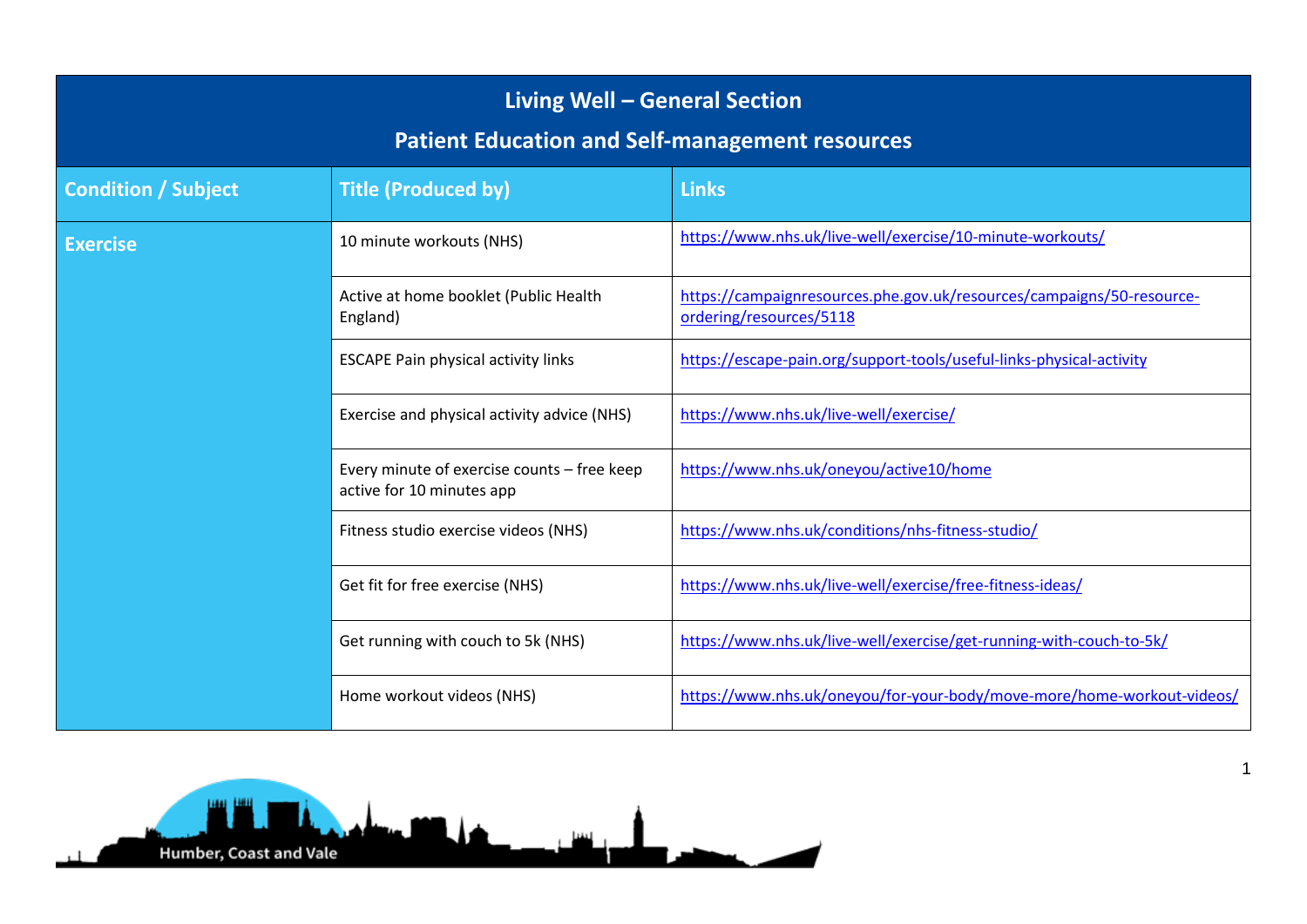|                       | Keeping well at home videos                                                     | https://www.youtube.com/playlist?list=PLQGYqB77iQkYico8aKB0sTpHFJ3gA2ke<br>E |
|-----------------------|---------------------------------------------------------------------------------|------------------------------------------------------------------------------|
|                       | Move More (NHS)                                                                 | https://www.nhs.uk/oneyou/for-your-body/move-more/                           |
|                       | <b>Sport England Getting Active</b>                                             | https://www.sportengland.org/jointhemovement                                 |
|                       | Stretch and flex exercise plan (NHS)                                            | https://www.nhs.uk/live-well/exercise/strength-and-flex-exercise-plan/       |
|                       | Walking for health (NHS)                                                        | https://www.nhs.uk/live-well/exercise/walking-for-health/                    |
|                       | We Are Undefeatable - For people with long<br>term conditions to be more active | https://www.weareundefeatable.co.uk/                                         |
| <b>Healthy Eating</b> | 5 A Day Eat Well (NHS)                                                          | https://www.nhs.uk/live-well/eat-well/5-a-day-what-counts/                   |
|                       | Calorie checker - Healthy weight (NHS)                                          | https://www.nhs.uk/live-well/healthy-weight/calorie-checker/                 |
|                       | Change4Life food facts (NHS)                                                    | https://www.nhs.uk/change4life/food-facts                                    |
|                       | Cooking healthy and tasty meals - Easy meals<br>app                             | <b>One You Easy Meals app</b>                                                |
|                       | Easy ways to eat better (NHS)                                                   | https://www.nhs.uk/oneyou/for-your-body/eat-better/                          |
|                       | Eating a balanced diet (NHS)                                                    | https://www.nhs.uk/live-well/eat-well/                                       |



2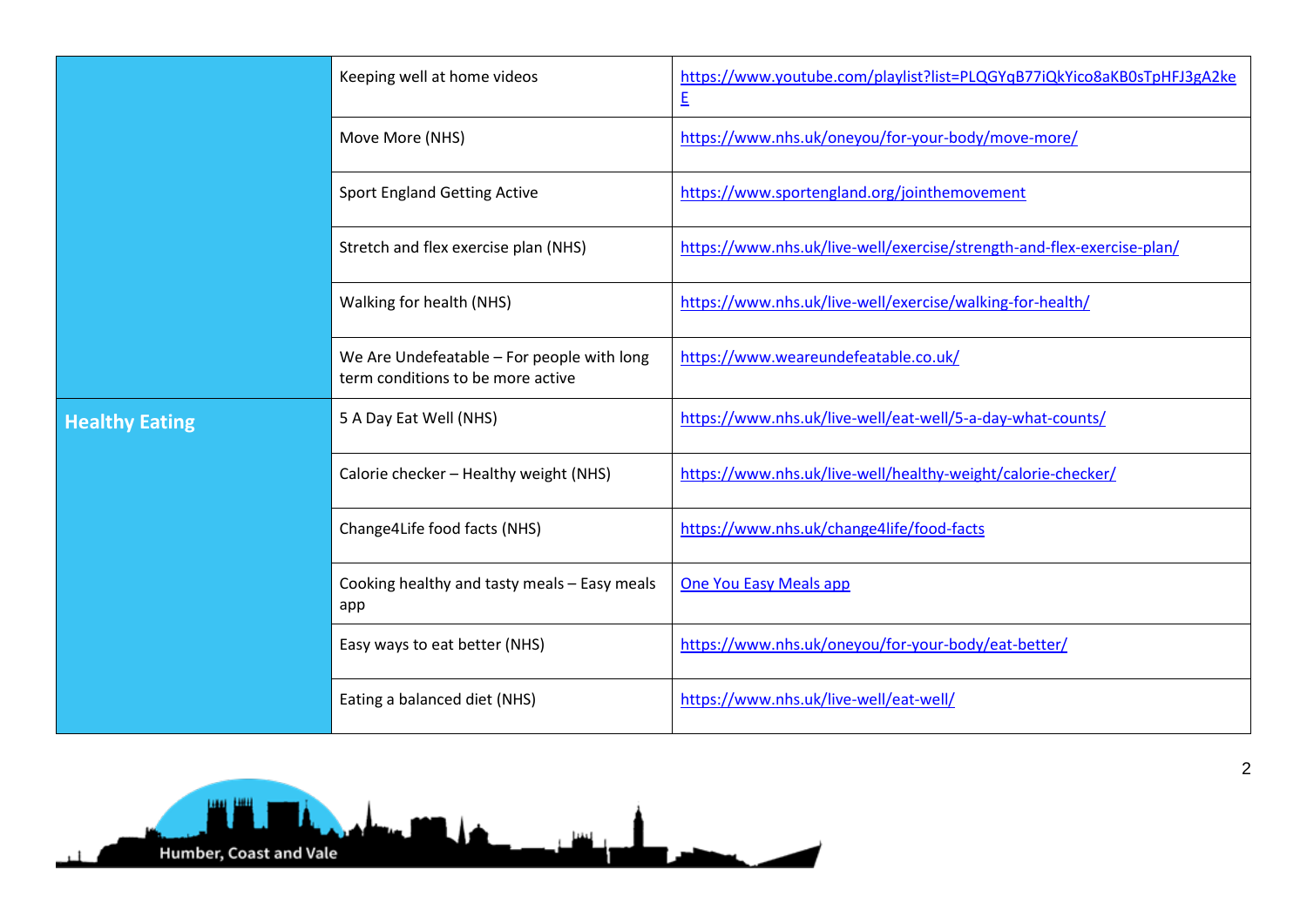|                    | Health eating leaflets and videos                                 | https://www.easyhealth.org.uk/index.php/health-leaflets-and-videos/healthy-<br>eating/                   |
|--------------------|-------------------------------------------------------------------|----------------------------------------------------------------------------------------------------------|
|                    | Healthy food swaps (NHS)                                          | https://www.nhs.uk/live-well/eat-well/healthy-food-swaps/                                                |
|                    | Health Unlocked - Weight loss social network                      | https://healthunlocked.com/nhsweightloss                                                                 |
|                    | Health Unlocked - Healthy eating social<br>network                | https://healthunlocked.com/healthyeating                                                                 |
|                    | Start the NHS weight loss plan (NHS)                              | https://www.nhs.uk/live-well/healthy-weight/start-the-nhs-weight-loss-plan/                              |
|                    | Ways to lose weight making small changes<br>(MHS)                 | https://www.nhs.uk/oneyou/for-your-body/lose-weight/                                                     |
|                    | What should my daily intake of calories be?<br>(MHS)              | https://www.nhs.uk/common-health-questions/food-and-diet/what-should-my-<br>daily-intake-of-calories-be/ |
| <b>Living Well</b> | Alcohol support tips on cutting down (NHS)                        | https://www.nhs.uk/live-well/alcohol-support/tips-on-cutting-down-alcohol/                               |
|                    | Alcohol - ways to drink less (NHS)                                | https://www.nhs.uk/oneyou/for-your-body/drink-less/                                                      |
|                    | App to support cutting down on your drinking<br>- Drink free days | https://www.nhs.uk/oneyou/apps/                                                                          |
|                    | Health at Home - how to access NHS services<br>online             | https://www.nhs.uk/health-at-home/                                                                       |
|                    | Healthy living app (NHS)                                          | https://www.nhs.uk/apps-library/category/healthy-living/                                                 |



3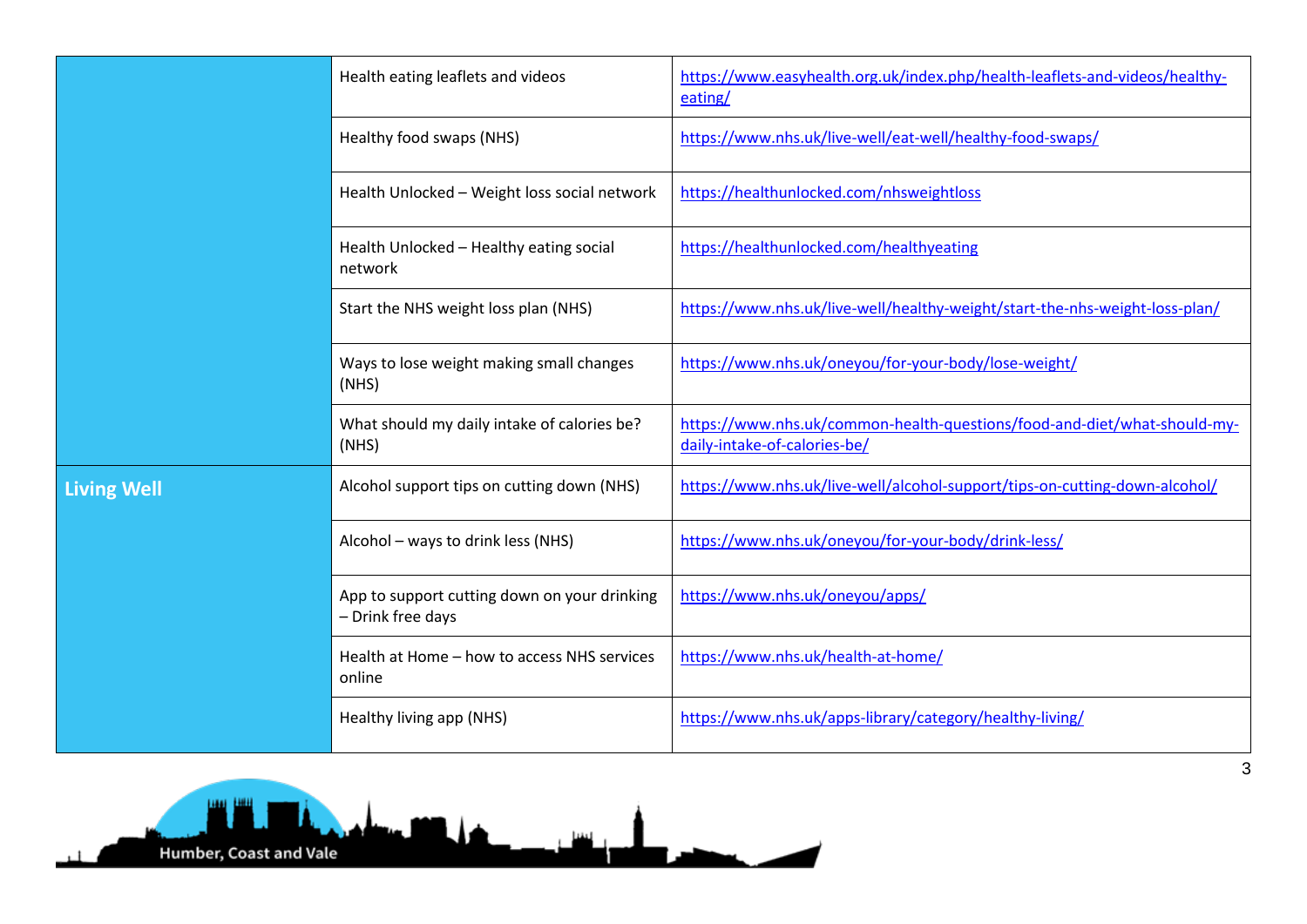|                      | Health Unlocked - social network for health                                      | https://healthunlocked.com/nhs                                                          |
|----------------------|----------------------------------------------------------------------------------|-----------------------------------------------------------------------------------------|
|                      | NHS stop smoking services to help you quit<br>smoking                            | https://www.nhs.uk/live-well/quit-smoking/nhs-stop-smoking-services-help-<br>you-quit/  |
|                      | Quit smoking advice (NHS)                                                        | https://www.nhs.uk/live-well/quit-smoking/                                              |
|                      | Stop smoking local services near you                                             | https://www.nhs.uk/smokefree/help-and-advice/local-support-services-<br>helplines       |
|                      | Stop smoking personal quit plan (NHS)                                            | https://www.nhs.uk/smokefree                                                            |
|                      | Take steps NOW to stop smoking (NHS)                                             | https://www.nhs.uk/live-well/quit-smoking/take-steps-now-to-stop-smoking/               |
| <b>Mental Health</b> | 5 Steps to mental wellbeing (NHS)                                                | https://www.nhs.uk/conditions/stress-anxiety-depression/improve-mental-<br>wellbeing/   |
|                      | Living life to the full - support resources for<br>low mood and stress           | https://llttf.com/                                                                      |
|                      | Looking after your mental health advice and<br>tips (NHS)                        | https://www.nhs.uk/oneyou/every-mind-matters/                                           |
|                      | Loneliness in older people ways for older<br>people to connect with others (NHS) | https://www.nhs.uk/conditions/stress-anxiety-depression/loneliness-in-older-<br>people/ |
|                      | Mental health support social network                                             | https://healthunlocked.com/positivewellbeing                                            |